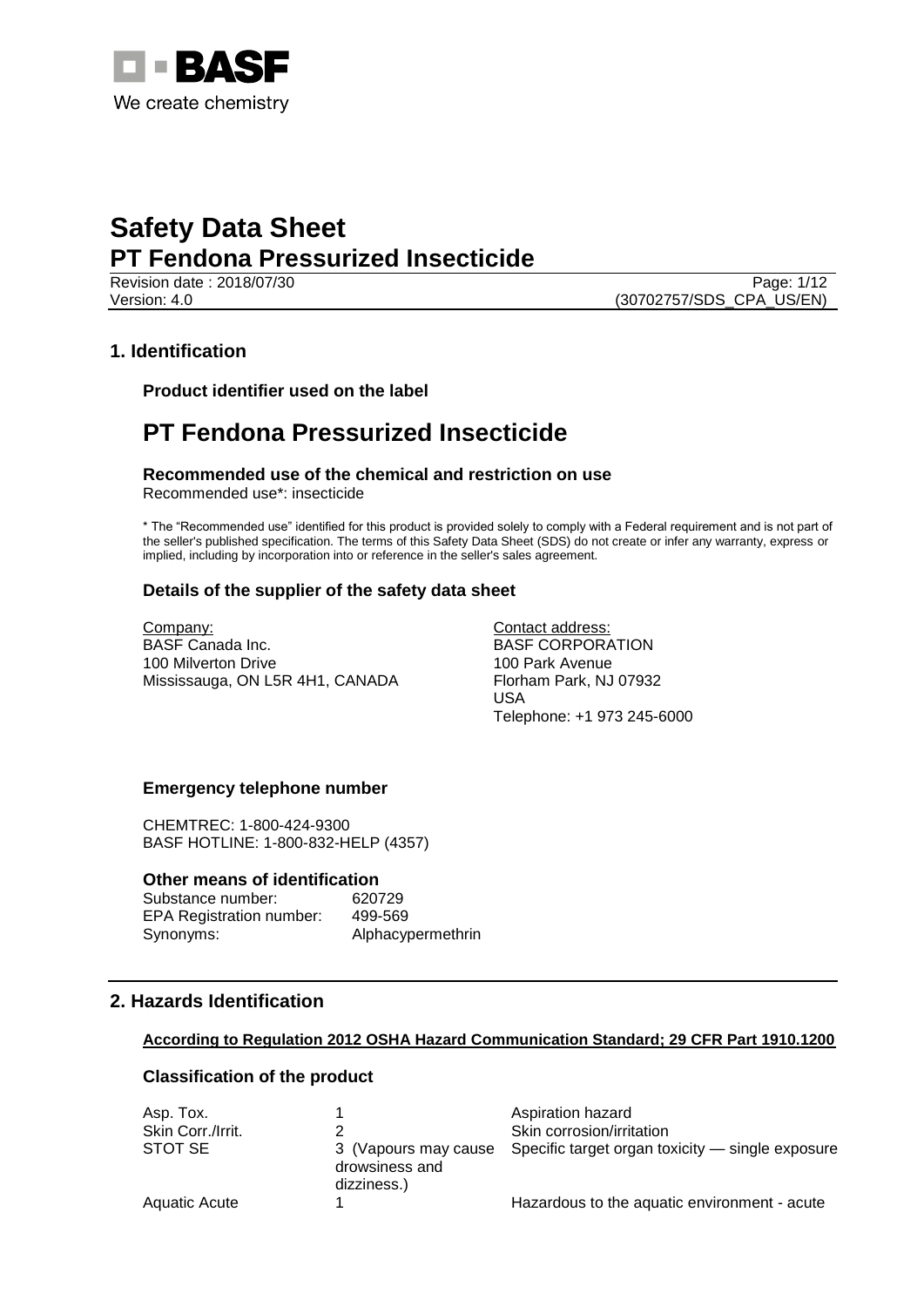| Revision date: 2018/07/30<br>Version: 4.0                                            |                                                                                                                    | Page: 2/12<br>(30702757/SDS_CPA_US/EN)                                                                                                                                                                                           |
|--------------------------------------------------------------------------------------|--------------------------------------------------------------------------------------------------------------------|----------------------------------------------------------------------------------------------------------------------------------------------------------------------------------------------------------------------------------|
| <b>Aquatic Chronic</b><br>Flam. Aerosol                                              | 1<br>$\overline{2}$                                                                                                | Hazardous to the aquatic environment - chronic<br>Flammable aerosols                                                                                                                                                             |
| <b>Label elements</b>                                                                |                                                                                                                    |                                                                                                                                                                                                                                  |
| Pictogram:                                                                           |                                                                                                                    |                                                                                                                                                                                                                                  |
| Signal Word:<br>Danger                                                               |                                                                                                                    |                                                                                                                                                                                                                                  |
| <b>Hazard Statement:</b><br>H <sub>223</sub><br>H315<br>H304<br>H336<br>H400<br>H410 | Flammable aerosol.<br>Causes skin irritation.<br>May cause drowsiness or dizziness.<br>Very toxic to aquatic life. | May be fatal if swallowed and enters airways.<br>Very toxic to aquatic life with long lasting effects.                                                                                                                           |
| Precautionary Statements (Prevention):<br>P210                                       | ignition sources. No smoking.                                                                                      | Keep away from heat, hot surfaces, sparks, open flames and other                                                                                                                                                                 |
| P273<br>P280<br>P271<br>P <sub>261</sub><br>P211<br>P <sub>251</sub><br>P264         | Avoid release to the environment.<br>Wear protective gloves.<br>Do not pierce or burn, even after use.             | Use only outdoors or in a well-ventilated area.<br>Avoid breathing dust/fume/gas/mist/vapours/spray.<br>Do not spray on an open flame or other ignition source.<br>Wash with plenty of water and soap thoroughly after handling. |
|                                                                                      |                                                                                                                    |                                                                                                                                                                                                                                  |
| Precautionary Statements (Response):<br>P312<br>$P301 + P310$<br>P304 + P340         | doctor/physician.                                                                                                  | Call a POISON CENTER or doctor/physician if you feel unwell.<br>IF SWALLOWED: Immediately call a POISON CENTER or<br>IF INHALED: Remove person to fresh air and keep comfortable for                                             |
| $P303 + P352$<br>P391<br>P332 + P313<br>P331<br>$P362 + P364$                        | breathing.<br>Collect spillage.<br>Do NOT induce vomiting.                                                         | IF ON SKIN (or hair): Wash with plenty of soap and water.<br>If skin irritation occurs: Get medical advice/attention.<br>Take off contaminated clothing and wash it before reuse.                                                |
| Precautionary Statements (Storage):<br>P403 + P233<br>$P410 + P412$<br>P405          | $122^{\circ}$ F.<br>Store locked up.                                                                               | Store in a well-ventilated place. Keep container tightly closed.<br>Protect from sunlight. Do no expose to temperatures exceeding 50°C/                                                                                          |
| Precautionary Statements (Disposal):<br>P501                                         | point.                                                                                                             | Dispose of contents/container to hazardous or special waste collection                                                                                                                                                           |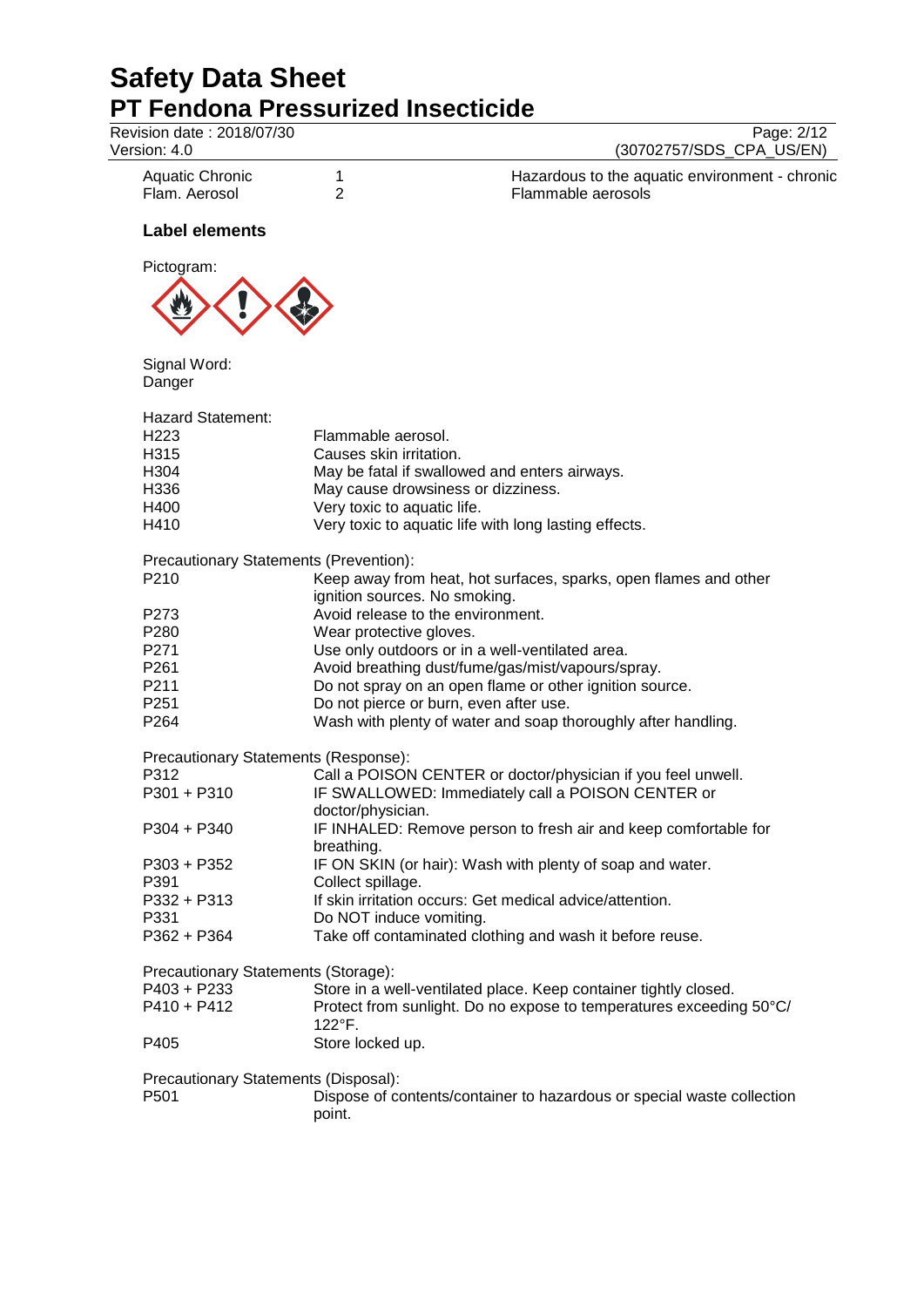## **3. Composition / Information on Ingredients**

#### **According to Regulation 2012 OSHA Hazard Communication Standard; 29 CFR Part 1910.1200**

| CAS Number |
|------------|
| 67375-30-8 |
| 67-63-0    |
| 64742-47-8 |
|            |

67-63-0 10.0 - 15.0% 2-Propanol

**Weight % Chemical name** 0.05 % alpha-Cypermethrin  $75.0 - 100.0\%$  Distillates, petroleum<br>  $\lt 5.0\%$  carbon dioxide 124-38-9 < 5.0% carbon dioxide

## **4. First-Aid Measures**

#### **Description of first aid measures**

#### **General advice:**

First aid personnel should pay attention to their own safety. If the patient is likely to become unconscious, place and transport in stable sideways position (recovery position). Immediately remove contaminated clothing.

#### **If inhaled:**

Keep patient calm, remove to fresh air, seek medical attention.

#### **If on skin:**

Immediately wash thoroughly with soap and water, seek medical attention.

#### **If in eyes:**

Wash affected eyes for at least 15 minutes under running water with eyelids held open, consult an eye specialist.

#### **If swallowed:**

Immediately rinse mouth and then drink 200-300 ml of water, seek medical attention. Do not induce vomiting due to aspiration hazard.

### **Most important symptoms and effects, both acute and delayed**

Symptoms: The most important known symptoms and effects are described in the labelling (see section 2) and/or in section 11., Further important symptoms and effects are so far not known.

### **Indication of any immediate medical attention and special treatment needed**

Note to physician

Treatment: Treat according to symptoms (decontamination, vital functions), no known specific antidote.

## **5. Fire-Fighting Measures**

### **Extinguishing media**

Suitable extinguishing media: water spray, carbon dioxide, foam, dry powder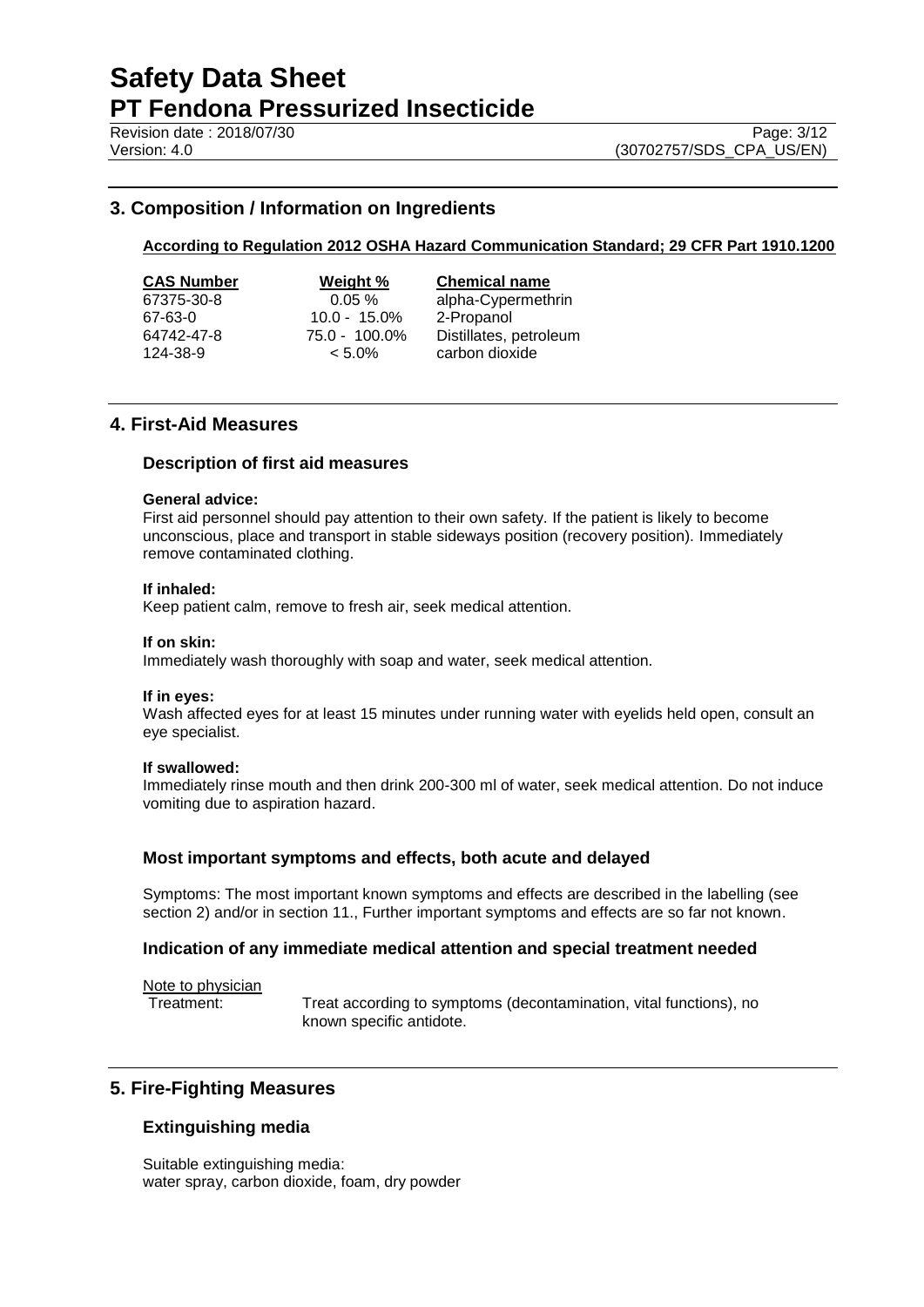Revision date : 2018/07/30

Version: 4.0 (30702757/SDS\_CPA\_US/EN)

#### **Special hazards arising from the substance or mixture**

Hazards during fire-fighting:

carbon monoxide, carbon dioxide, hydrogen bromide, Hydrogen chloride, hydrogen fluoride, nitrogen oxides

The substances/groups of substances mentioned can be released in case of fire. Aerosol container contains flammable gas under pressure.

#### **Aerosol container contains flammable gas under pressure. Risk of explosion at excessive temperatures.**

#### **Advice for fire-fighters**

Protective equipment for fire-fighting: Wear self-contained breathing apparatus and chemical-protective clothing.

#### **Further information:**

In case of fire and/or explosion do not breathe fumes. Keep containers cool by spraying with water if exposed to fire. Collect contaminated extinguishing water separately, do not allow to reach sewage or effluent systems. Dispose of fire debris and contaminated extinguishing water in accordance with official regulations.

## **6. Accidental release measures**

#### **Personal precautions, protective equipment and emergency procedures**

Use personal protective clothing. Avoid contact with the skin, eyes and clothing. Do not breathe vapour/spray.

#### **Environmental precautions**

Do not discharge into the subsoil/soil. Do not discharge into drains/surface waters/groundwater.

#### **Methods and material for containment and cleaning up**

For small amounts: Pick up with suitable absorbent material (e.g. sand, sawdust, general-purpose binder, kieselguhr).

For large amounts: Dike spillage. Pump off product.

Dispose of absorbed material in accordance with regulations. Collect waste in suitable containers, which can be labeled and sealed. Clean contaminated floors and objects thoroughly with water and detergents, observing environmental regulations. Wear suitable protective equipment.

## **7. Handling and Storage**

#### **Precautions for safe handling**

RECOMMENDATIONS ARE FOR MANUFACTURING, COMMERCIAL BLENDING, AND PACKAGING WORKERS. PESTICIDE APPLICATORS & WORKERS must refer to the Product Label and Directions for Use attached to the product. Provide good ventilation of working area (local exhaust ventilation if necessary). Keep away from sources of ignition - No smoking. Keep container tightly sealed. Protect against heat. Handle and open container with care. Do not open until ready to use. Once container is opened, content should be used as soon as possible. Provide means for controlling leaks and spills. Follow label warnings even after container is emptied. The substance/ product may be handled only by appropriately trained personnel. Avoid all direct contact with the substance/product. Avoid contact with the skin, eyes and clothing. Avoid inhalation of dusts/mists/vapours. Wear suitable personal protective clothing and equipment.

#### Protection against fire and explosion:

Aerosol container contains flammable gas under pressure. The relevant fire protection measures should be noted. Fire extinguishers should be kept handy. Avoid all sources of ignition: heat, sparks,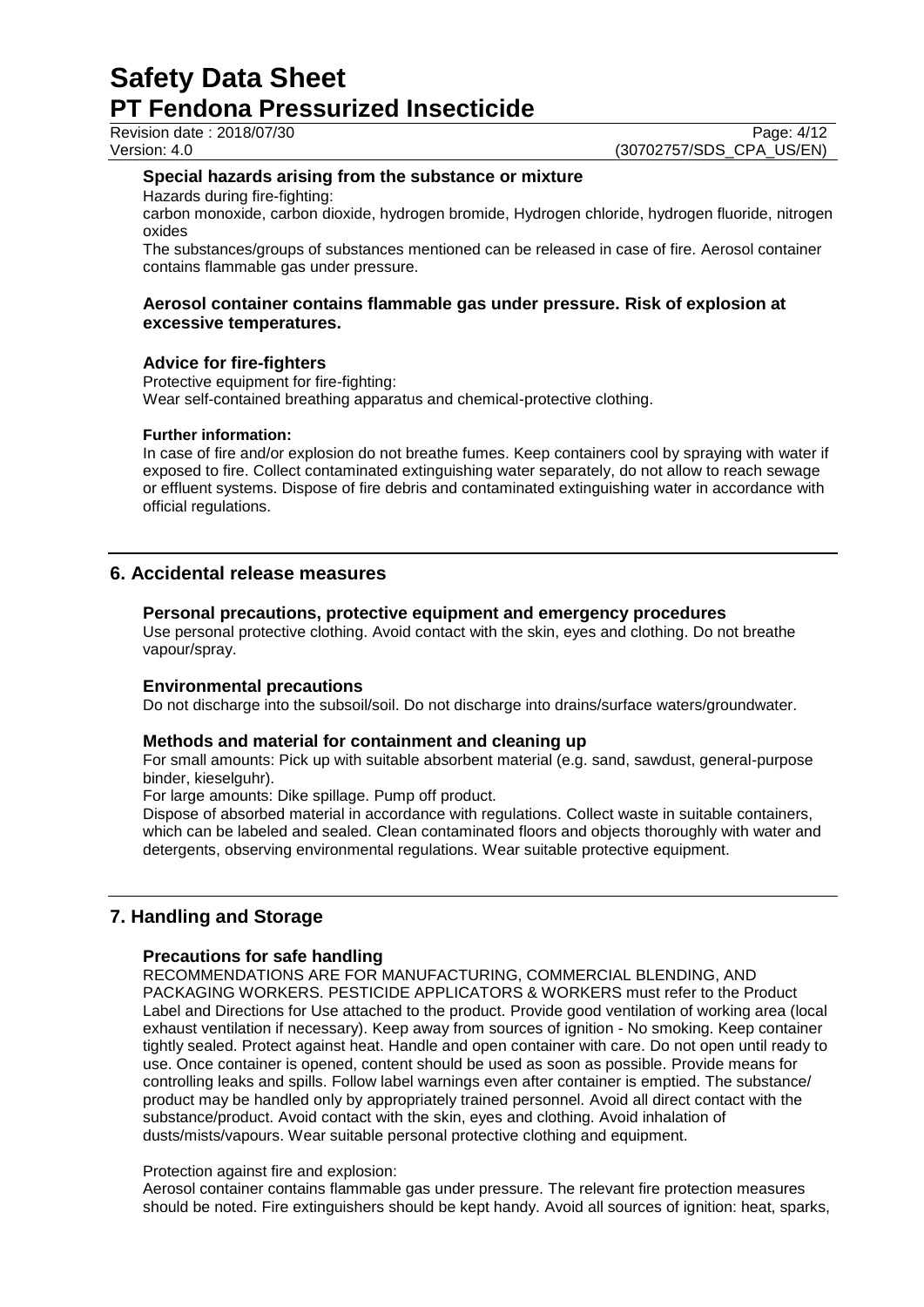Revision date : 2018/07/30 Page: 5/12<br>Version: 4.0 (30702757/SDS CPA US/EN)

(30702757/SDS\_CPA\_US/EN)

open flame. Avoid extreme heat. Ground all transfer equipment properly to prevent electrostatic discharge. Electrostatic discharge may cause ignition.

## **Conditions for safe storage, including any incompatibilities**

Segregate from foods and animal feeds.

Suitable materials for containers: High density polyethylene (HDPE), Low density polyethylene (LDPE), tinned carbon steel (Tinplate)

Further information on storage conditions: Keep away from heat. Protect from direct sunlight. Keep only in the original container in a cool, dry, well-ventilated place away from ignition sources, heat or flame.

Protect from temperatures above: 130 °F Explosive at or above indicated temperature.

## **8. Exposure Controls/Personal Protection**

**Users of a pesticidal product should refer to the product label for personal protective equipment requirements.**

## **Components with occupational exposure limits**

| 2-Propanol     | <b>OSHA PEL</b>  | PEL 400 ppm 980 mg/m3 ; STEL value 500<br>ppm 1,225 mg/m3; TWA value 400 ppm 980<br>$mg/m3$ ;            |
|----------------|------------------|----------------------------------------------------------------------------------------------------------|
|                | <b>ACGIH TLV</b> | STEL value 400 ppm; TWA value 200 ppm;                                                                   |
| carbon dioxide | OSHA PEL         | PEL 5,000 ppm 9,000 mg/m3; TWA value<br>10,000 ppm 18,000 mg/m3; STEL value<br>30,000 ppm 54,000 mg/m3 ; |
|                | <b>ACGIH TLV</b> | TWA value 5,000 ppm; STEL value 30,000<br>ppm;                                                           |

#### **Personal protective equipment**

#### **RECOMMENDATIONS FOR MANUFACTURING, COMMERCIAL BLENDING, AND PACKAGING WORKERS:**

#### **Respiratory protection:**

Wear respiratory protection if ventilation is inadequate. Wear a NIOSH-certified (or equivalent) organic vapour/particulate respirator. For situations where the airborne concentrations may exceed the level for which an air purifying respirator is effective, or where the levels are unknown or Immediately Dangerous to Life or Health (IDLH), use NIOSH-certified full facepiece pressure demand self-contained breathing apparatus (SCBA) or a full facepiece pressure demand supplied-air respirator (SAR) with escape provisions.

#### **Hand protection:**

Chemical resistant protective gloves, Protective glove selection must be based on the user's assessment of the workplace hazards.

#### **Eye protection:**

Safety glasses with side-shields. Tightly fitting safety goggles (chemical goggles). Wear face shield if splashing hazard exists.

#### **Body protection:**

Body protection must be chosen depending on activity and possible exposure, e.g. head protection, apron, protective boots, chemical-protection suit.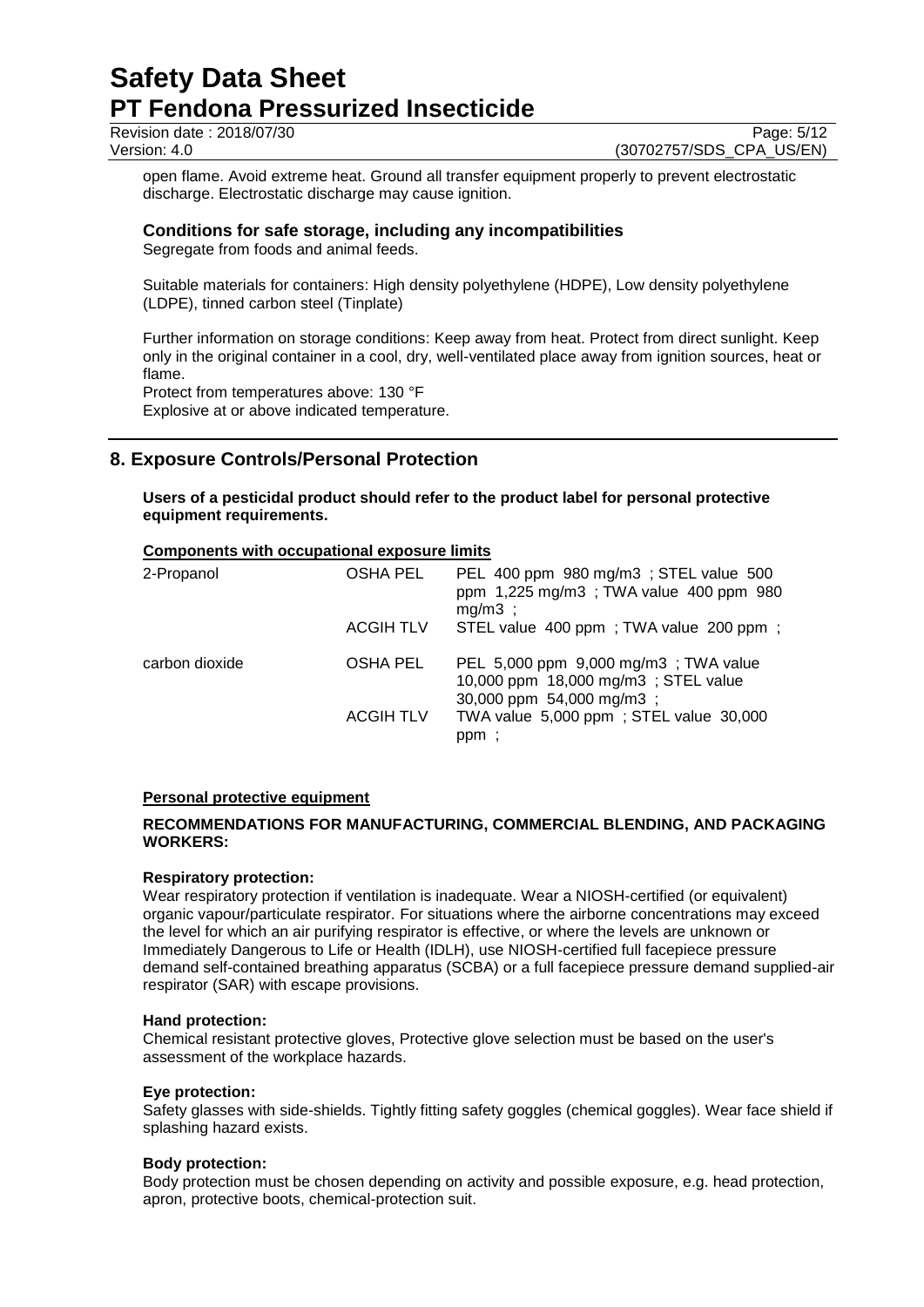Revision date : 2018/07/30 Page: 6/12<br>Version: 4.0 (30702757/SDS\_CPA\_US/EN) (30702757/SDS\_CPA\_US/EN)

## **General safety and hygiene measures:**

The statements on personal protective equipment in the instructions for use apply when handling crop-protection agents in final-consumer packing. Wearing of closed work clothing is recommended. Store work clothing separately. Keep away from food, drink and animal feeding stuffs.

## **9. Physical and Chemical Properties**

| Form:                                  | liquid                                                             |                   |
|----------------------------------------|--------------------------------------------------------------------|-------------------|
| Odour:                                 | of isopropanol                                                     |                   |
| Odour threshold:                       | Not determined due to potential health hazard by inhalation.       |                   |
| Colour:                                | pale yellow, clear                                                 |                   |
| pH value:                              | approx. $6 - 8$                                                    |                   |
|                                        | (approx. $20 °C$ )                                                 |                   |
| Melting point:                         | $-33 °C$                                                           |                   |
|                                        | Information applies to the solvent.                                |                   |
| Boiling point:                         | 221 - 271 °C                                                       |                   |
|                                        | $(1,013.25$ hPa)                                                   |                   |
|                                        | Information applies to the solvent.                                |                   |
| Information on: 2-Propanol             |                                                                    |                   |
| Flash point:                           | 11.7 °C                                                            |                   |
|                                        | Literature data.                                                   |                   |
| Information on: Distillates, petroleum |                                                                    |                   |
| Flash point:                           | 73 °C                                                              | (ASTM D93, closed |
|                                        | Literature data.                                                   | cup)              |
| -----------------------------          |                                                                    |                   |
| Ignition distance test for             | $>14$ in                                                           |                   |
| spray aerosols:                        | no flashback                                                       |                   |
| NFPA 30B flammability:                 | Level 3 Aerosol                                                    |                   |
| Lower explosion limit:                 | As a result of our experience with this                            |                   |
|                                        | product and our knowledge of its                                   |                   |
|                                        | composition we do not expect any                                   |                   |
|                                        | hazard as long as the product is used                              |                   |
|                                        | appropriately and in accordance with                               |                   |
|                                        | the intended use.                                                  |                   |
| Upper explosion limit:                 | As a result of our experience with this                            |                   |
|                                        | product and our knowledge of its                                   |                   |
|                                        | composition we do not expect any                                   |                   |
|                                        | hazard as long as the product is used                              |                   |
|                                        | appropriately and in accordance with                               |                   |
|                                        | the intended use.                                                  |                   |
| Autoignition:                          | 247 °C                                                             |                   |
|                                        | Information applies to the solvent.                                |                   |
| Vapour pressure:                       | approx. 9 Pa                                                       | (ASTM D323)       |
|                                        | (20 °C)                                                            |                   |
|                                        | Information applies to the solvent.                                |                   |
| Density:                               | approx. 0.79 g/cm3                                                 |                   |
|                                        | (approx. 20 $°C$ )                                                 |                   |
| Vapour density:                        | not applicable                                                     |                   |
| Partitioning coefficient n-            | not applicable                                                     |                   |
| octanol/water (log Pow):               |                                                                    |                   |
| Thermal decomposition:                 | No decomposition if stored and handled as<br>prescribed/indicated. |                   |
| Viscosity, dynamic:                    | approx. 1.55 mPa.s                                                 |                   |
|                                        | (40 °C)                                                            |                   |
| Solubility in water:                   | insoluble                                                          |                   |
| Evaporation rate:                      | not applicable                                                     |                   |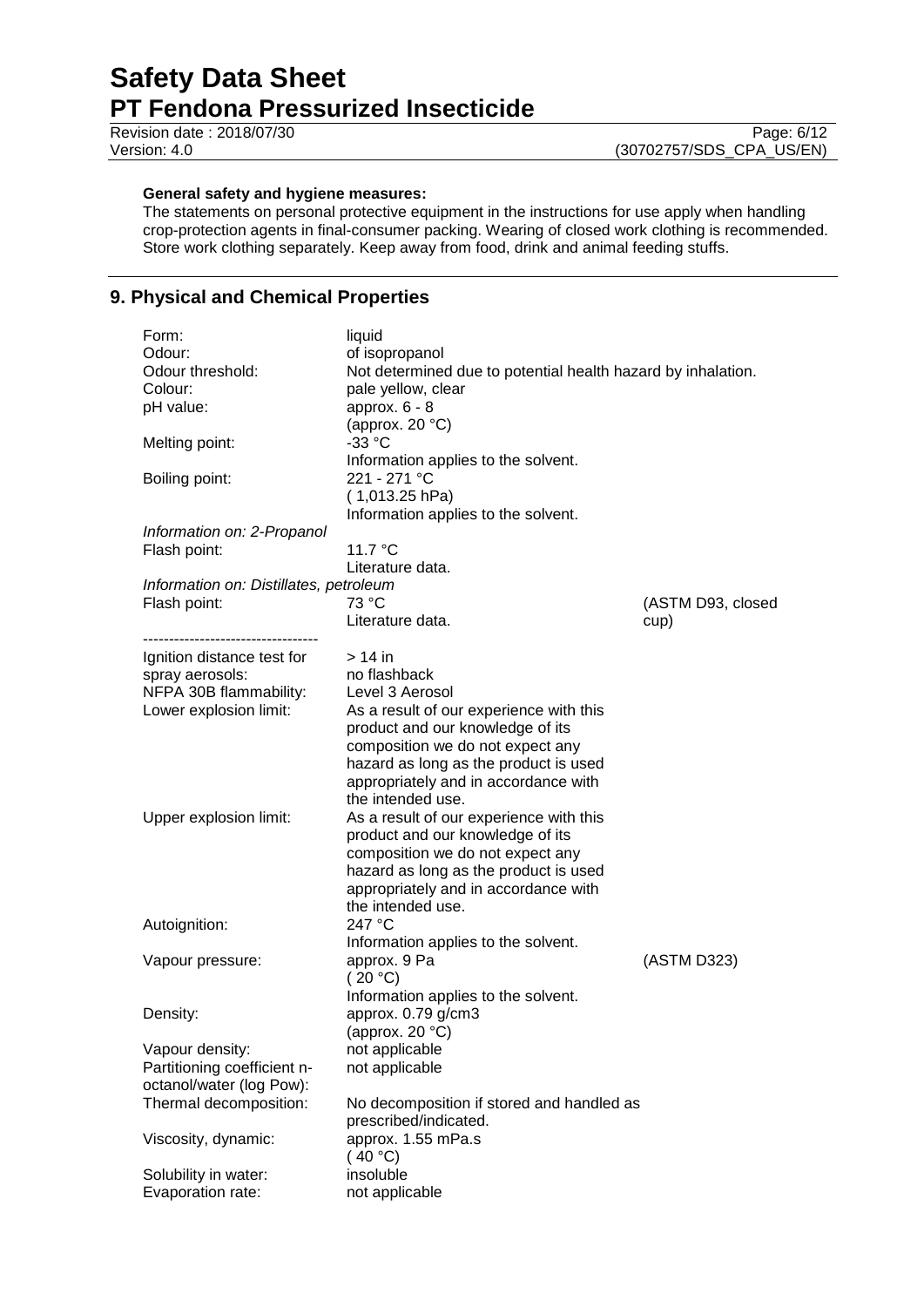**Revision date : 2018/07/30** Page: 7/12

## **10. Stability and Reactivity**

#### **Reactivity**

No hazardous reactions if stored and handled as prescribed/indicated.

Oxidizing properties: Based on its structural properties the product is not classified as oxidizing.

#### **Chemical stability**

The product is stable if stored and handled as prescribed/indicated.

#### **Possibility of hazardous reactions**

No hazardous reactions if stored and handled as prescribed/indicated.

#### **Conditions to avoid**

See MSDS section 7 - Handling and storage.

#### **Incompatible materials**

strong bases, strong acids, strong oxidizing agents

#### **Hazardous decomposition products**

Decomposition products:

Hazardous decomposition products: No hazardous decomposition products if stored and handled as prescribed/indicated.

Thermal decomposition: No decomposition if stored and handled as prescribed/indicated.

## **11. Toxicological information**

#### **Primary routes of exposure**

Routes of entry for solids and liquids are ingestion and inhalation, but may include eye or skin contact. Routes of entry for gases include inhalation and eye contact. Skin contact may be a route of entry for liquefied gases.

#### **Acute Toxicity/Effects**

Acute toxicity

Assessment of acute toxicity: Virtually nontoxic after a single ingestion. Virtually nontoxic by inhalation. Virtually nontoxic after a single skin contact.

Oral Type of value: LD50 Species: rat (female) Value: > 5,000 mg/kg (OECD Guideline 425) No mortality was observed.

Inhalation Type of value: LC50 Species: rat (male/female) Value: > 5.1 mg/l (OECD Guideline 403) No mortality was observed.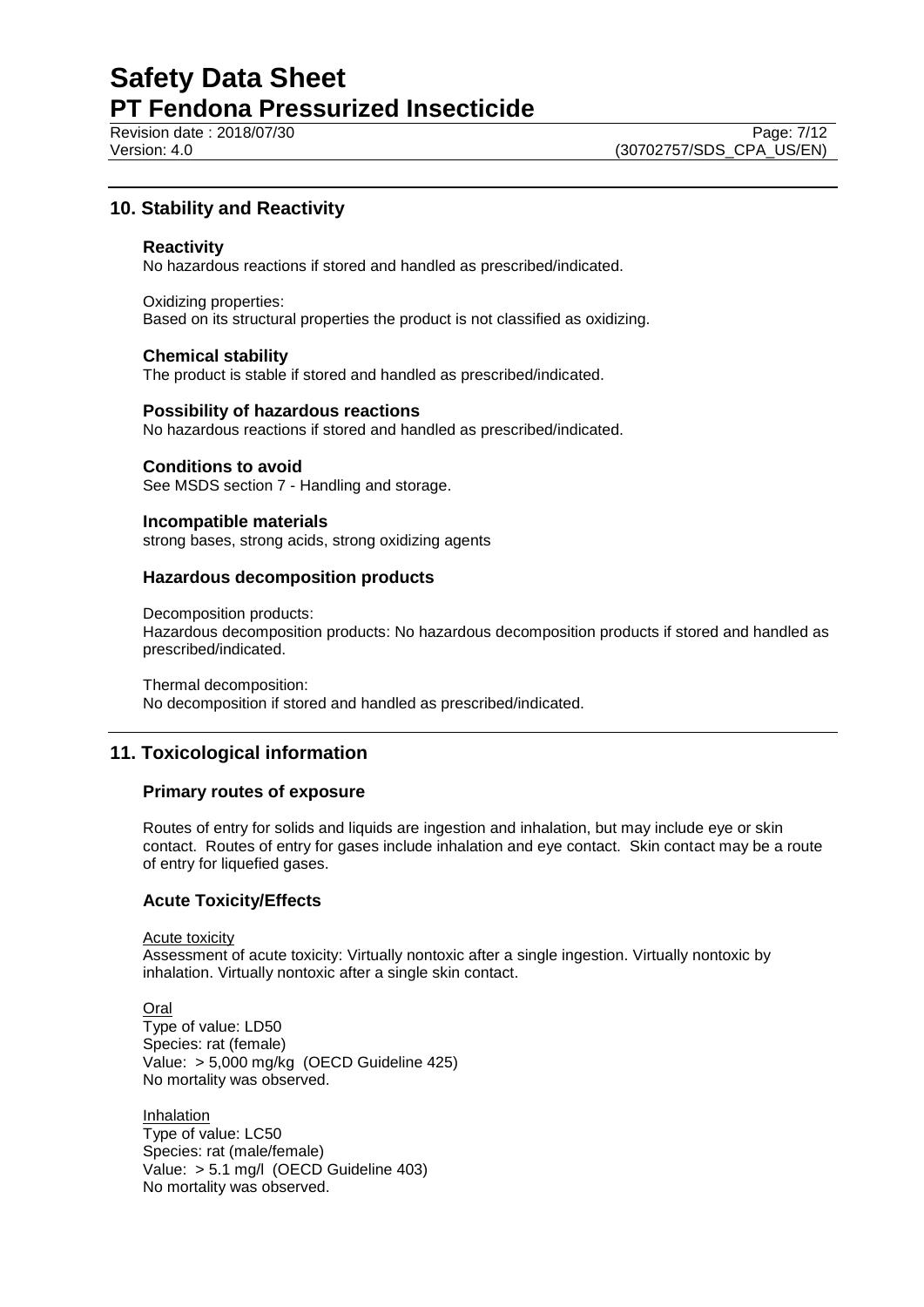## Revision date : 2018/07/30

Version: 4.0 (30702757/SDS\_CPA\_US/EN)

**Dermal** 

Type of value: LD50 Species: rat (male/female) Value: > 5,000 mg/kg (OECD Guideline 402) No mortality was observed.

## Assessment other acute effects

Assessment of STOT single: Based on the available information there is no specific target organ toxicity to be expected after a single exposure.

The product has not been tested. The statement has been derived from the properties of the individual components.

Irritation / corrosion Assessment of irritating effects: Not irritating to the eyes. Skin contact causes irritation.

**Skin** Species: rabbit Result: moderately irritating Method: OECD Guideline 404

Eye Species: rabbit Result: non-irritant Method: OECD Guideline 405

**Sensitization** Assessment of sensitization: There is no evidence of a skin-sensitizing potential.

Buehler test Species: guinea pig Result: Non-sensitizing. Method: similar to OECD guideline 406

### Aspiration Hazard

The product has not been tested. The statement has been derived from the properties of the individual components. May also damage the lung at swallowing (aspiration hazard).

## **Chronic Toxicity/Effects**

#### Repeated dose toxicity

Assessment of repeated dose toxicity: The product has not been tested. The statement has been derived from the properties of the individual components.

### *Information on: alpha-Cypermethrin*

*Assessment of repeated dose toxicity: Repeated oral exposure may affect certain organs. Damages the peripheral nerve system.*

----------------------------------

#### Genetic toxicity

Assessment of mutagenicity: The product has not been tested. The statement has been derived from the properties of the individual components. Mutagenicity tests revealed no genotoxic potential.

### **Carcinogenicity**

Assessment of carcinogenicity: The product has not been tested. The statement has been derived from the properties of the individual components.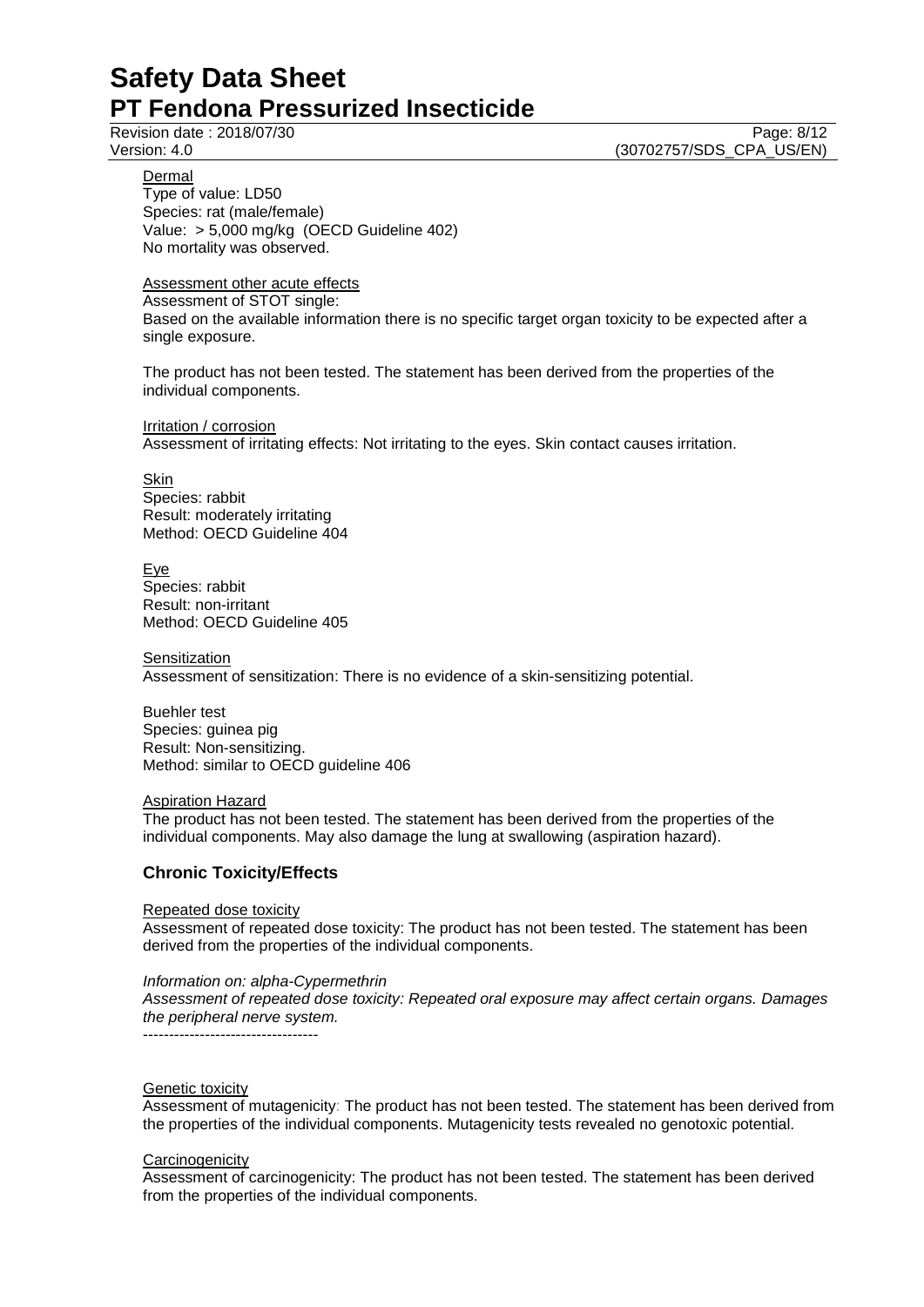Revision date : 2018/07/30 **Page: 9/12** Page: 9/12

Version: 4.0 (30702757/SDS\_CPA\_US/EN)

#### *Information on: Distillates, petroleum*

*Assessment of carcinogenicity: Long-term exposure to highly irritating concentrations resulted in skin tumors in animals. A carcinogenic effect in humans can be excluded after brief skin contact. The product has not been tested. The statement has been derived from substances/products of a similar structure or composition.*

----------------------------------

#### Reproductive toxicity

Assessment of reproduction toxicity: The product has not been tested. The statement has been derived from the properties of the individual components. The results of animal studies gave no indication of a fertility impairing effect.

#### **Teratogenicity**

Assessment of teratogenicity: The product has not been tested. The statement has been derived from the properties of the individual components. Animal studies gave no indication of a developmental toxic effect at doses that were not toxic to the parental animals.

**Other Information** Misuse can be harmful to health.

#### **Symptoms of Exposure**

The most important known symptoms and effects are described in the labelling (see section 2) and/or in section 11., Further important symptoms and effects are so far not known.

## **12. Ecological Information**

### **Toxicity**

Aquatic toxicity Assessment of aquatic toxicity: Very toxic to aquatic life with long lasting effects. The product has not been tested. The statement has been derived from the properties of the individual components.

#### **Toxicity to fish**

*Information on: alpha-cypermethrin LC50 (96 h) 0.00093 mg/l, Pimephales promelas (OPP 72-1 (EPA-Guideline), Flow through.)* ----------------------------------

#### Aquatic invertebrates

*Information on: alpha-cypermethrin EC50 (48 h) 0.0003 mg/l, Daphnia magna (OECD Guideline 202, part 1)* ----------------------------------

#### Aquatic plants

*Information on: alpha-cypermethrin EC50 (7 d) > 0.00139 mg/l (growth rate), Lemna gibba (OECD Guideline 201) No observed effect concentration (7 d) > 0.00139 mg/l (growth rate), Lemna gibba (OECD guideline 221, static) EC50 (72 h) > 0.027 mg/l (growth rate), Anabaena flos-aquae (OECD Guideline 201)*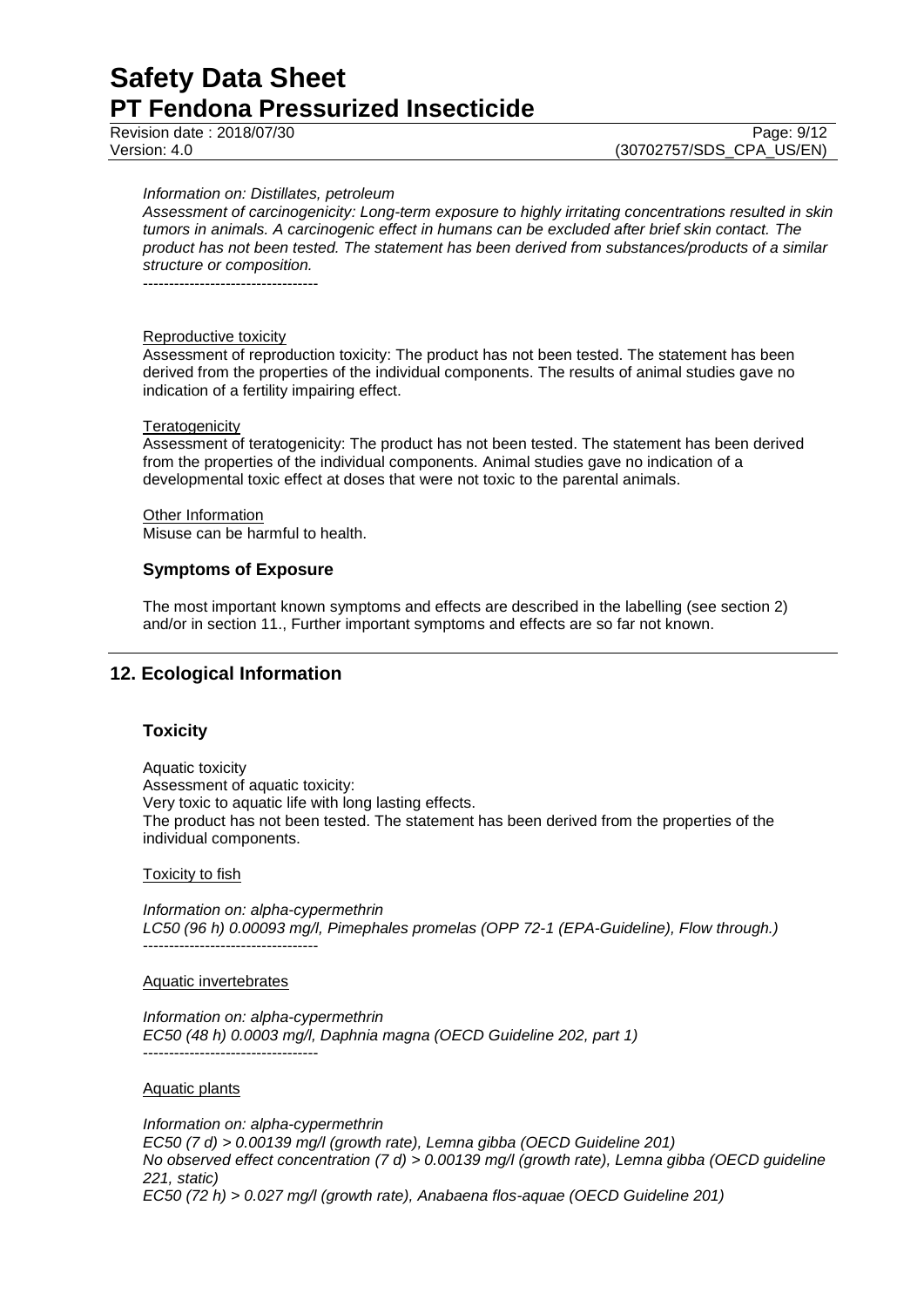Revision date : 2018/07/30 Page: 10/12

# Version: 4.0 (30702757/SDS\_CPA\_US/EN)

----------------------------------

### **Persistence and degradability**

Assessment biodegradation and elimination (H2O) The product has not been tested. The statement has been derived from the properties of the individual components.

Assessment biodegradation and elimination (H2O)

*Information on: alpha-cypermethrin*

*Not readily biodegradable (by OECD criteria).* ----------------------------------

### **Bioaccumulative potential**

Assessment bioaccumulation potential The product has not been tested. The statement has been derived from the properties of the individual components.

Bioaccumulation potential

*Information on: alpha-cypermethrin*

*Bioconcentration factor: 155 - 910 (73 d), Cyprinus carpio (OECD Guideline 305 C)*

----------------------------------

### **Mobility in soil**

Assessment transport between environmental compartments The product has not been tested. The statement has been derived from the properties of the individual components.

*Information on: alpha-cypermethrin*

*Following exposure to soil, adsorption to solid soil particles is probable, therefore contamination of groundwater is not expected.*

----------------------------------

## **Additional information**

Other ecotoxicological advice: Do not discharge product into the environment without control.

## **13. Disposal considerations**

### **Waste disposal of substance:**

Pesticide wastes are regulated. Improper disposal of excess pesticide, spray mix or rinsate is a violation of federal law. If pesticide wastes cannot be disposed of according to label instructions, contact the State Pesticide or Environmental Control Agency or the Hazardous Waste representative at the nearest EPA Regional Office for guidance.

### **Container disposal:**

Do not cut, puncture, crush, or incinerate empty aerosol containers. Consult state or local disposal authorities for approved alternative procedures such as container recycling. Empty aerosol cans may meet the definition of RCRA D003. Consult local and/or regional EPA for further guidance.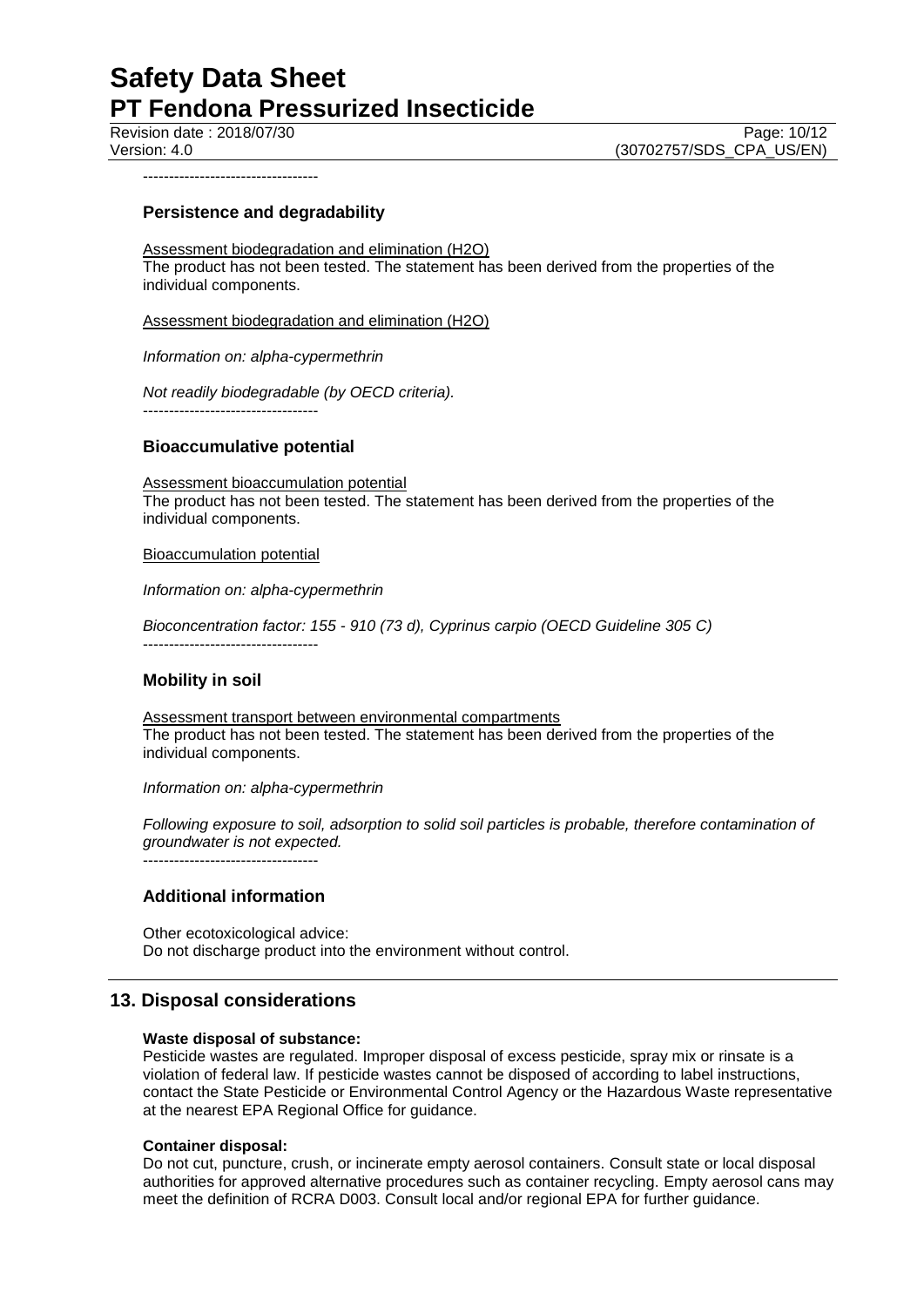Revision date : 2018/07/30 Page: 11/12<br>Version: 4.0 (30702757/SDS\_CPA\_US/EN)

(30702757/SDS\_CPA\_US/EN)

## **14. Transport Information**

## **Land transport** USDOT Hazard class: 2.1 ID number: UN 1950 Hazard label: 2.1, EHSM<br>Proper shipping name: 2.1, EHSM Proper shipping name: **Sea transport** IMDG Hazard class: 2.1 ID number: UN 1950 Hazard label: 2.1, EHSM<br>
Marine pollutant: YES Marine pollutant:<br>Proper shipping name: AEROSOLS (contains PROPAN-2-OL, ALPHA-CYPERMETHRIN)

#### **Air transport** IATA/ICAO

| Hazard class:         | 21                  |
|-----------------------|---------------------|
| ID number:            | UN 1950             |
| Hazard label:         | 21                  |
| Proper shipping name: | AEROSOLS, FLAMMABLE |
|                       |                     |

#### **Further information**

This product may be classified as limited quantity in selected package sizes.

## **15. Regulatory Information**

#### **Federal Regulations**

#### **Registration status:**

Crop Protection TSCA, US released / exempt

Chemical TSCA, US blocked / not listed

**EPCRA 311/312 (Hazard categories):** Refer to SDS section 2 for GHS hazard classes applicable for this product.

| <b>EPCRA 313:</b> |                      |
|-------------------|----------------------|
| CAS Number        | <b>Chemical name</b> |
| 67-63-0           | 2-Propanol           |

| <b>State regulations</b> |                   |                        |
|--------------------------|-------------------|------------------------|
| <b>State RTK</b>         | <b>CAS Number</b> | <b>Chemical name</b>   |
| NJ                       | 67-63-0           | 2-Propanol             |
|                          | 124-38-9          | carbon dioxide         |
|                          | 64742-47-8        | Distillates, petroleum |
| PA                       | 67-63-0           | 2-Propanol             |
|                          | 124-38-9          | carbon dioxide         |